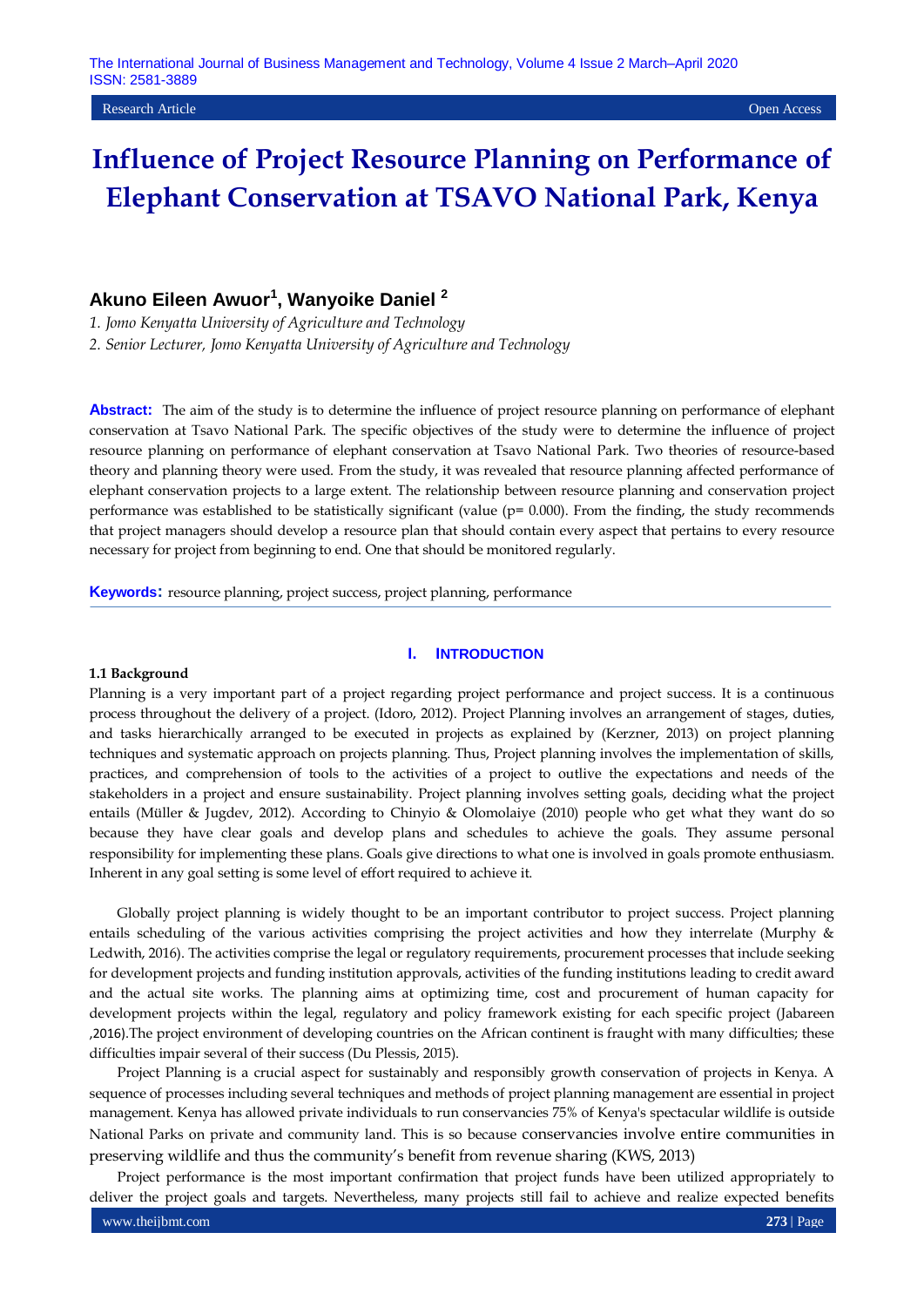## *Influence of Project Resource Planning on Performance of Elephant Conservation at TSAVO National Park, Kenya*

(Bailey, Farmer, Crocker , Jessop and Jones 2012). Hence, this has led to project delays and cost overrun in some projects. Globally, project failures have often been reported more than project success. Standish Group (2009) published that in the USA, only 32% of projects succeed, 44% were challenged and 24% of projects failed. Stewart (2013) further claimed that only 25% of projects remain successful. In Kenya, about 30% of organizations experience failure in their projects (Mathew, 2011). Kerzner (2013) observed that projects may fail to achieve targets and objectives due to low morale, demotivation, poorly managed project team relations and commitment. Thus, transformational top management support and behaviors is a very critical factor for better performance of various projects (Yang et al., 2011).

Belassi and Tukel (2016) argue that for every project to be successful, senior management support is required to mobilize resources for project goals. Carson (2017), the level of management support is mostly determined by management commitment. Well, performing projects start with organizational culture, a vision of what to be achieved (Lim & Mohamed 2013). Conservation projects succeed due to proper project design, realistic budget estimates, realistic time frames, effective communication; secure funding, institutional strengths. Costs, time and quality parameters need to be specified and contracted for performance assessment (De Wit, 2018).). Most of the conservation projects experience many setbacks that affect the project implementation process (Muli, 2018). It is in regard to the above gaps that this study aimed to assess the determine influence of project planning on performance of elephant conservation at Tsavo National Park.

## **1.2 Specific Objective**

The specific objective was:

i. To determine the influence of project resource planning on performance of elephant conservation at Tsavo National Park

#### **1.3 Research Hypotheses**

Ho1 Project resource planning has no statistical significance on performance of elephant conservation at Tsavo National Park

#### **II. LITERATURE REVIEW**

#### **2.2.1 Resource-Based Theory**

This theory was developed by Pfeferand Salancik, (2013). This theory argues that firms possess resources that enable them to achieve competitive advantage and lead to superior long term performance. Valuable and rare resources can lead to the creation of a competitive advantage. That advantage can be sustained over longer time periods to the extent that the firm is able to protect against resource limitation, transfer or substitution **(**Frawley & Fahy, 2016).

In employing this theory to this study, the researcher looks at how the dependence of resources influences the project success of elephant conservation projects. The author argues that the project under study is dependent on resources, these resources ultimately originate from the environment of the donors, the environment to a considerable extent contains the organizations, the resources one organization need are thus often in the hand of other organization, resources are a basis of power, legally independent organizations can, therefore, be independent on each other (John, 2017).

## **2.2.2 Planning Theory**

This theory guided the study in establishing the relationship between project planning and performance of conservation projects. Human is generally attributed with drawing attention to the sought distinction: what is does not necessarily lead to what should be (Wenz, 2013). Although what is may place restrictions on what can be, our human capacity to reflect on possibilities and make choices means that what is and what should be are connected by values. This connection exists whether it is recognized or not. Where applications of values are not made explicit, they are implicit in underlying cultural conditioning. The fundamental need for a position and a meaning for our lives and for our species dominates whatever system of thought we adopt. We cannot exist conceptually without such cosmologies, yet many people are unaware of the values upon which they have founded their structure of meaning (Palmer, 2014).

Recognizing this evaluative connection is crucial for planning. Due to its future orientation, planning influences what will/can be. In a just society, it must consequently raise the question of what should be by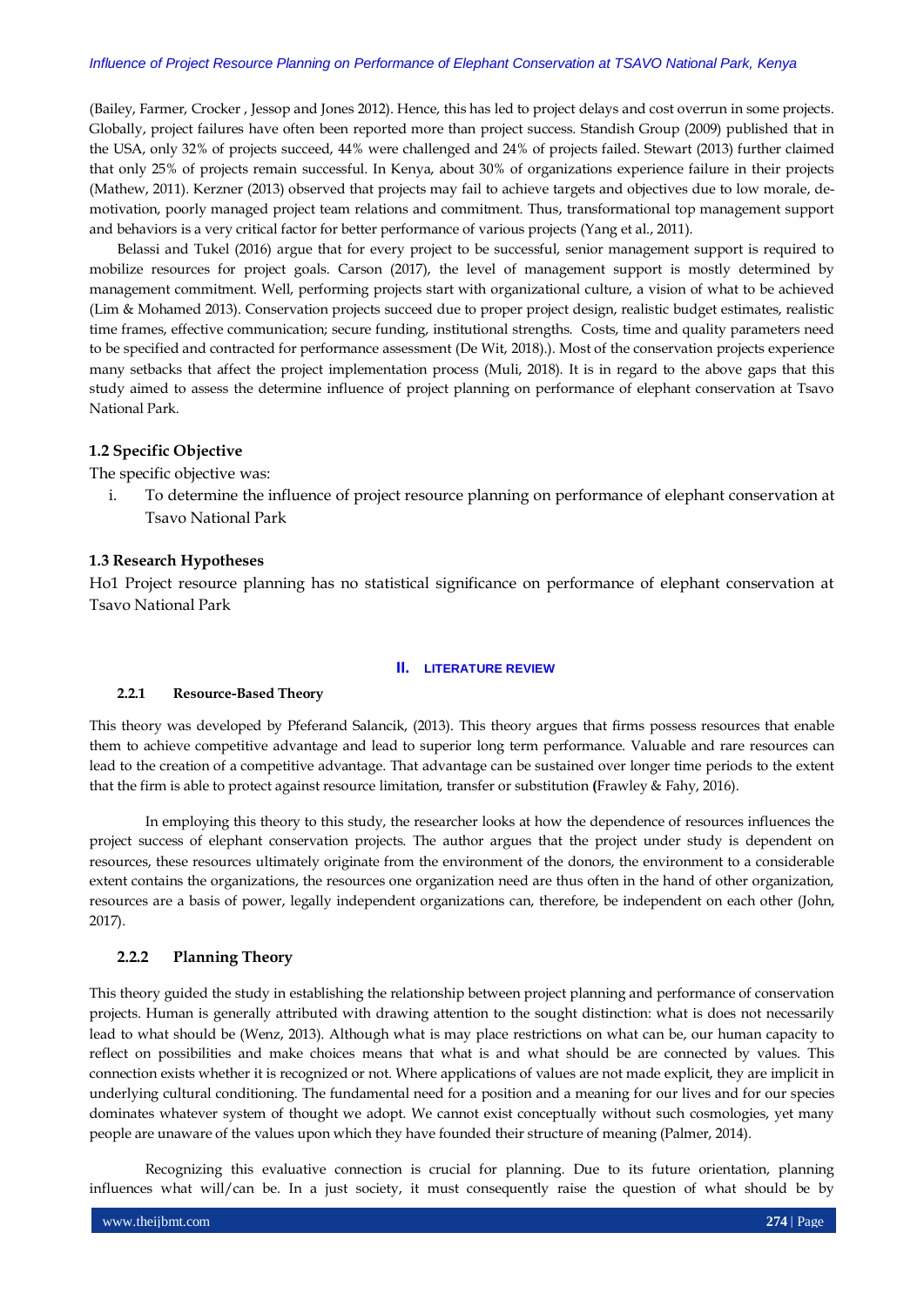## *Influence of Project Resource Planning on Performance of Elephant Conservation at TSAVO National Park, Kenya*

acknowledging the role of values. What is corresponds to knowledge that is held - what ought to be corresponds to actions prior to their taking place. In consequence, planning relates to the linkage: value. It, therefore, has a normative aspect. This normative consideration must be integrated into planning on both theoretical and practical levels. In addition, recognizing planning as an "intervening variable" suggests a need to recognize the importance of multiple values. In consequence, it is necessary to consider how these values can be determined and how they can be acted upon. In a sense, then, planning is paradoxical: it is concerned with understanding the activity and process itself and is therefore descriptive. Yet simultaneously, it is concerned, in a pro-active way, with the formation of future states, and is therefore prescriptive (Watch, 2013).

## **2.3 Conceptual Framework**

A Conceptual framework is a hypothesized model identifying the model under study and the relationship between the dependent and independent variables. The dependent variable in this study is project success while the independent Variables is the influence of resource planning,



Fig 2.1: Conceptual Framework

## **2.4 Empirical review**

In his study Oluoch (2014) analyzed the determinants of effective monitoring and evaluation systems through a case study of national youth service empowerment projects (Nairobi region). The study adopted a descriptive research design and data collected using questionnaires and responses sought from managers and supervisors. The researcher utilized both descriptive and inferential analysis procedures and output. The study established that financial, human and material resources played a major role in project success.

In a study by Engwall and Jerbrant (2013), they identified a couple of mechanisms related to the resource allocation problem in a multi-project organization that is closely related to this particular case. They studied two empirical cases and in both of them, the organizations had a centralized resource planning system that allocated resources to projects based on-time schedules. The problem here was that there was almost always some project that lagged behind the schedule and hence it made the schedule created by the system impossible to use.

In Rwanda, Umulisa, Mbabazize & Shukla (2015) did a study to determine the effect of Project Resource Planning Practices on Project Performance of Agaseke Project in Kigali. The specific objectives of the research were to determine the effects of human resources planning practices on Agaseke project service quality, to analyze the effects of financial resource planning practices on the Agaseke project and to analyze the effects of Material and time resource planning practices for timely implementation of Agaseke .The study revealed that Human resource planning practices, financial resource planning practices and Material and Time resource planning practices had an influence on Agaseke project performance.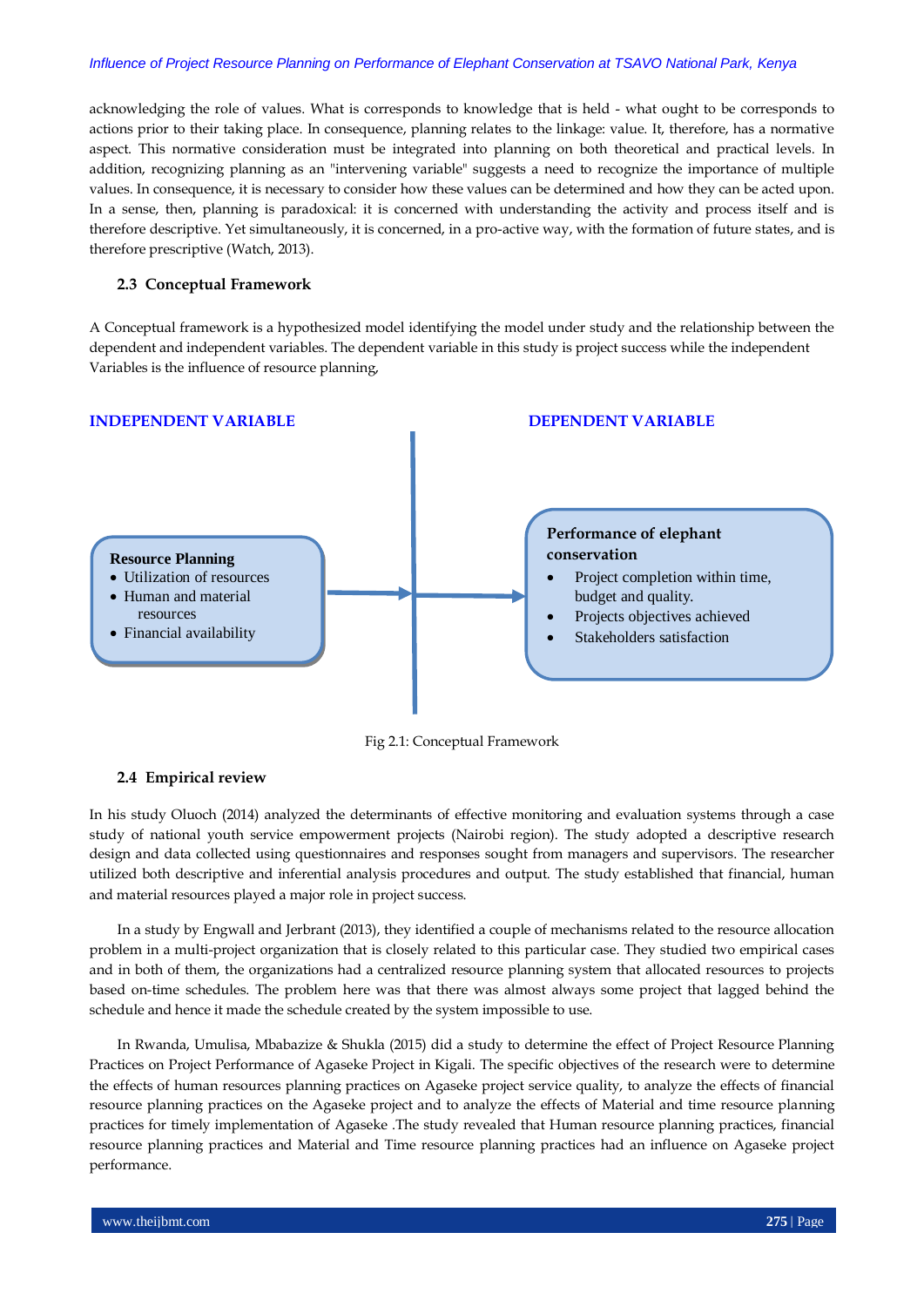## **III. RESEARCH METHODOLOGY**

## **3.1 Research Design**

Research design is a blueprint for fulfilling objectives and answering questions. The study employed a descriptive research design to analyze the influence of project plan elements on elephant conservation projects (Kombo & Tromp, 2016). Descriptive research describes data and characteristics of a population of a phenomenon. This was an appropriate research design as it aimed at producing an accurate representation of the element under investigation, events, and situations (Torochim, 2011). It also allows the researcher to collect qualitative and quantitative data to enrichen the research. The study population comprised of technical staff from Area Administration department (Finance and Procurement section), Infrastructure development staff, Security department, and Community Wildlife services at the Tsavo East Conservation area.

## **Table 3. 1: Target Population**

| Category                   | Frequency |
|----------------------------|-----------|
| Area Management            | 7         |
| Civil Works                | 24        |
| Community Wildlife service | 32        |
| Security                   | 113       |
| Total                      | 176       |

Source: Human Resource Department Tsavo Conservation area (2019)

#### **3.2 Sampling size and Sampling technique**

A sample is a subset of a population, carefully selected to represent the targeted population. According to Hyndman (2018), a sample is a subset of the population to be studied.

The choice of sample size is vital so as to avoid wastage by not being too large and to give confidence to the results of the study by not being too small (Kothari 2004). This was determined through the use of Nassiuma (2000) formula where:

n=NC"2" / ("C2+" ("N-1") e^2)

Where: n = Sample size,

N = Population,

C = Coefficient of variation,

e = Standard error.

C=25% is acceptable according to Nassiuma (2000), e = 0.02 and N= 202

 $n = 176 \times 0.252 / 0.252 + (176 - 1) 0.022$ 

 $n = 11/0.1325$ 

 $n = 83$ 

Thus, the sample will be 83 respondents

Therefore, the sample size of this study was 83 respondents.

## **3.3 Data analysis and presentation.**

The primary data will be collected, gathered and sorted for ease of manipulation and analysis. The data will then be edited, coded and classified where the researcher will tabulate the quantitative data for each research question and present it in frequency and percentages. These data quality checks will be done in order to eliminate errors. The analysis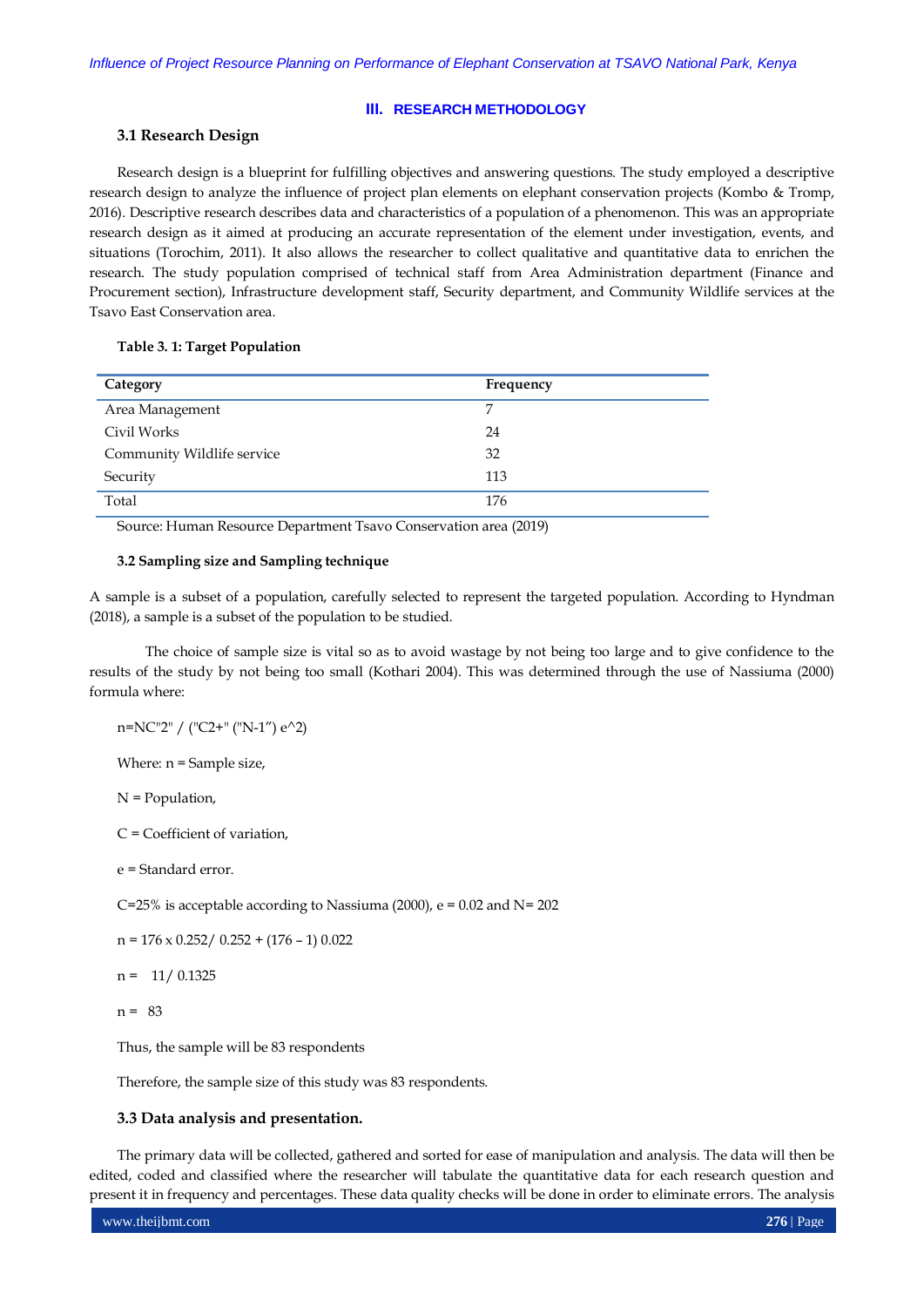## *Influence of Project Resource Planning on Performance of Elephant Conservation at TSAVO National Park, Kenya*

will be done using SPSS (Statistical Package for Social Sciences) since it helps spot data-entry errors or unusual data points and has a full set of statistical tests and the results will be presented in tables. The data will be analyzed using descriptive statistics and multiple linear regression techniques. According to Weaver (2017), descriptive statistics focus on describing the main features of a given data set in order to establish patterns and trends. The following regression model will be tested.

Y= β0+β1X1 +β2 X2 + β3X3 +ɛ

Where;

- Y Represents Project Performance
- β0 represents Constant
- X1 represents risk planning
- X2 represents resource planning
- X3 represents schedule planning
- Β1 to β4, are the coefficients of the variables to be determined by the model
- $\epsilon$  Represents the estimated error of the regression model

## **IV. RESEARCH FINDINGS AND DISCUSSION**

## **4.1 Response Rate**

Of the 83 questionnaires issued out to respondents, 76 were successfully filled and returned for analysis thus giving the study a 94 % response rate. This response rate was considered sufficient for the purpose of the study. According to Mugenda and Mugenda (2003), a 50% response rate is adequate, 60% good and above 70% rated very well.

## **4.2 Descriptive Analysis**

The study further evaluated the views of the respondents on the influence of resource planning on performance of elephant conservation. In this section, the data collected and analyzed was on a 5-point Likert scale ranging from strongly agrees to strongly disagree

## **4.2.1 Resource Planning and Project Performance**

The study examined the effect of resource planning on performance of elephant conservation projects. The relevant findings are as shown in Table 4.1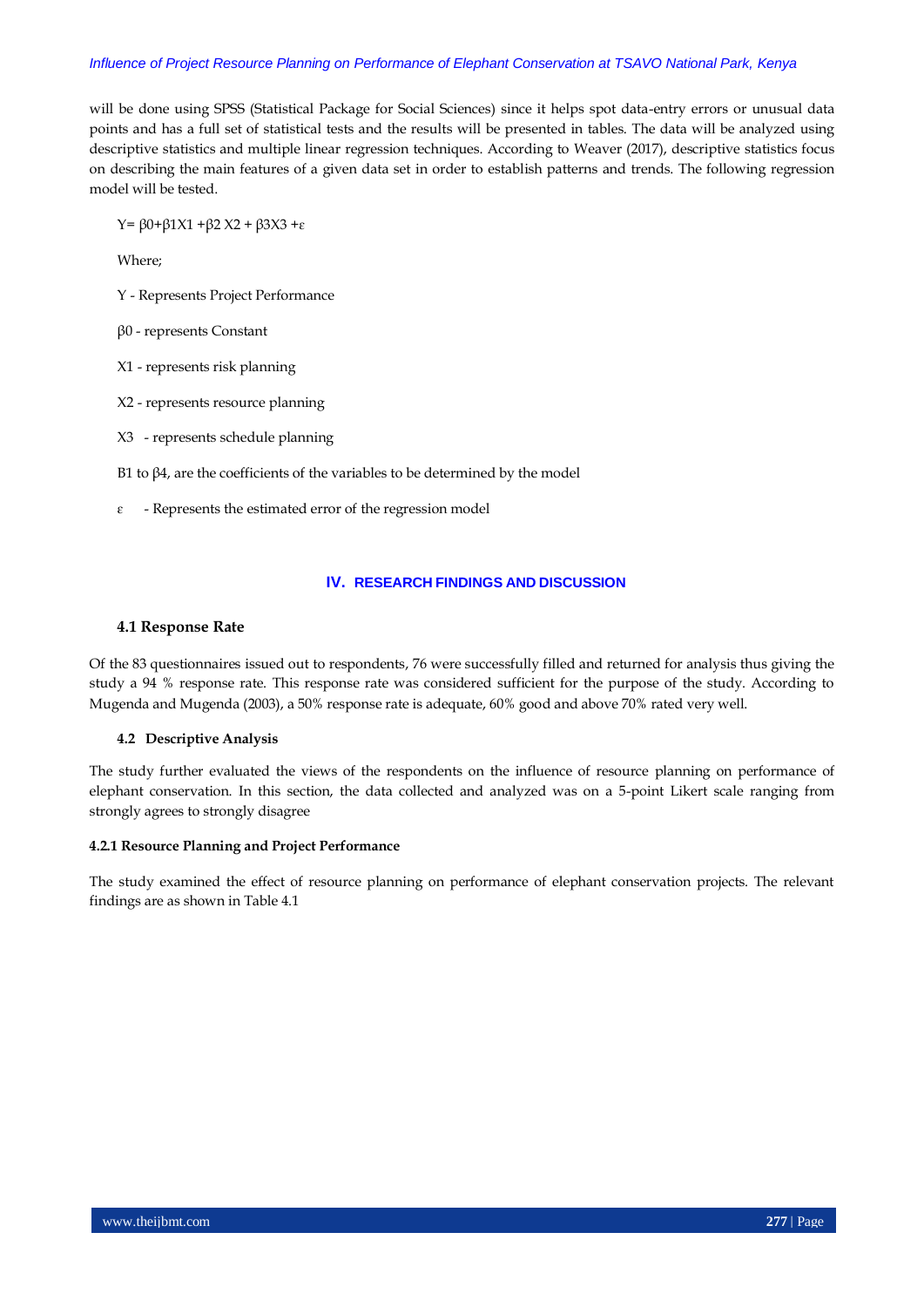|  |  |  |  |  |  |  | Table 4. 1: Resource Planning and Project Performance |
|--|--|--|--|--|--|--|-------------------------------------------------------|
|--|--|--|--|--|--|--|-------------------------------------------------------|

|                                                                                                                                     | ${\bf N}$ | <b>SA</b> | $\mathbf{A}$ | ${\bf N}$ | D    | ${\bf SD}$ |      |             |
|-------------------------------------------------------------------------------------------------------------------------------------|-----------|-----------|--------------|-----------|------|------------|------|-------------|
| <b>Statement</b>                                                                                                                    |           | (%)       | (%)          | (%)       | (%)  | (%)        | Mean | Std.<br>Dev |
| Project leaders shall<br>be able to place<br>requests on specific<br>resources or a type<br>of resource                             | 76        | (68)      | (26)         | (0)       | (1)  | (4)        | 4.54 | 0.901       |
| My organization<br>has good routines<br>and methods to<br>follow when<br>performing tasks in<br>the Projects                        | 76        | (3)       | (11)         | (0)       | (63) | (24)       | 2.05 | 0.951       |
| All the routines and<br>methods for<br>performing tasks in<br>the conservation<br>projects are easy to<br>follow and<br>understand  | 76        | (4)       | (3)          | (0)       | (41) | (53)       | 1.64 | 0.934       |
| Resources are fairly<br>utilized in<br>development of<br>conservation<br>projects                                                   | 76        | (5)       | (3)          | (0)       | (54) | (38)       | 1.83 | 0.971       |
| Planning for<br>structures to<br>facilitate<br>development of<br>elephant<br>conservation<br>projects has been so<br>far successful | 76        | (24)      | (67)         | (0)       | (7)  | (3)        | 4.03 | 0.864       |

It is evident from the results in Table 4.1 that most (94%) of the respondents agreed that project leaders shall be able to place requests on specific resources or a type of resource (Mean = 4.54; Std. Dev. =0.901).

Also, majority (87%) of the respondents disagreed that the organization has good routines and methods to follow when performing tasks in the Projects (Mean = 2.05; Std. Dev=0.951). On the other hand, most (94%) of the participants disagreed that all the routines and methods for performing tasks in the conservation projects are easy to follow and understand (Mean = 1.64; Std. Dev. =0.934). Lindkvist (2018) sees projects and routines as complementary modes of adaption and an organization should choose either projects or routines as a strategy to adapt to the situation.

Additionally, most (92%) of the respondents disagreed that resources are fairly utilized in the development of conservation projects (Mean = 1.83; Std. Dev. =  $0.971$ ). These findings are supported by John (2017) that applying too few resources to any given activity slows progress and applying too many can cause crowding that reduces productivity and wastes resources that could be used more efficiently by other activities. Therefore, the effective and efficient allocation of scarce resources among development phases and among activities within phases is a realistic management opportunity for improving project schedule performance.

However, majority (91%) of the respondents agreed that planning for structures to facilitate the development of elephant conservation projects has been so far successful (Mean = 4.03; Std. Dev. =0.864). The findings also correspond with results and obtained from earlier research by Kebenei (2014) where most of the respondents said that that planning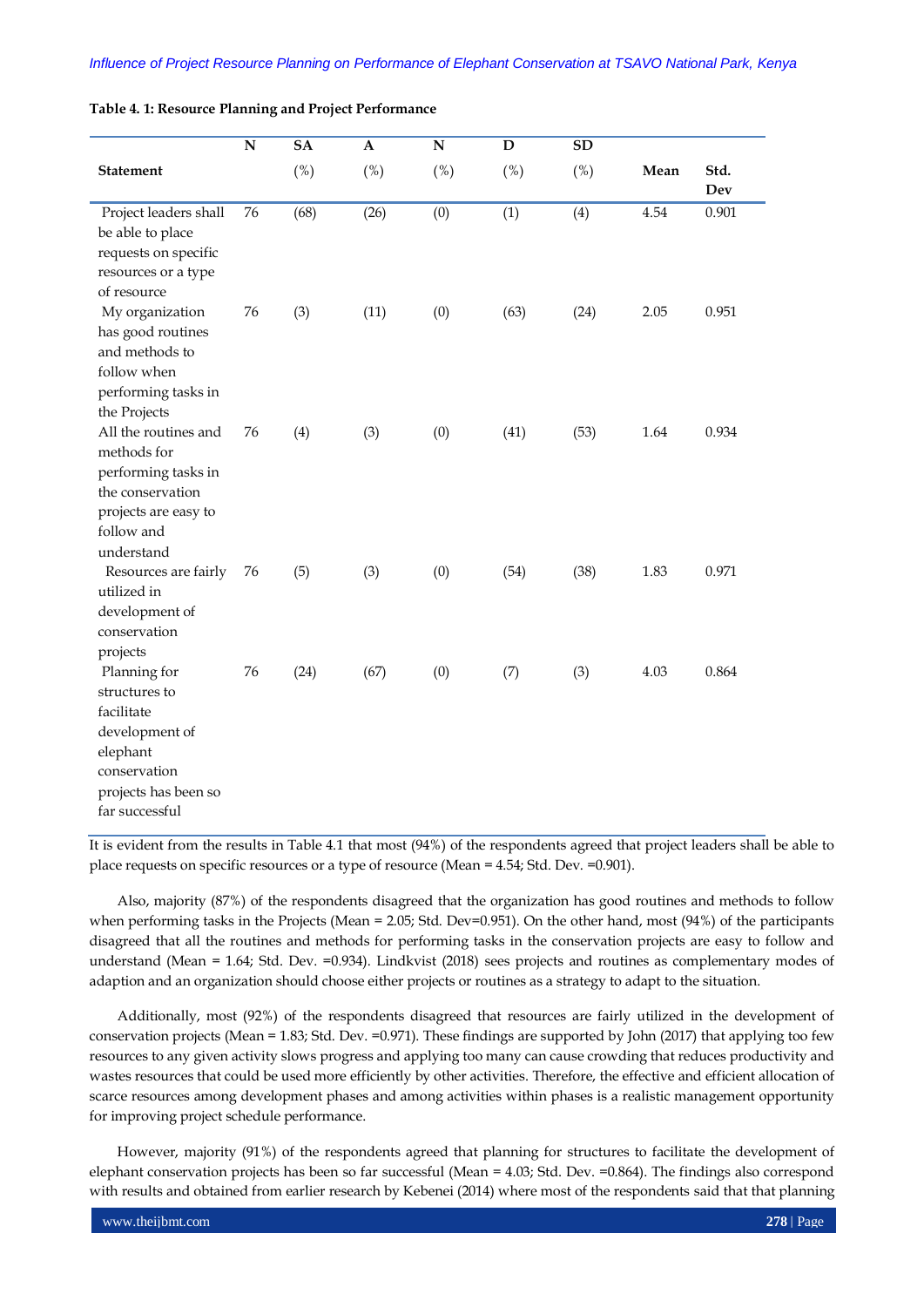for structures to facilitate development of rural health projects has been implemented successfully. Also, resources are fairly utilized in the development of health facilities in Turbo Constituency.

Most of the respondents concur that resource planning affects the performance of elephant conservation projects to a large extent. Resources such as adequate finance and competent human resource are crucial for the effectiveness of project planning and its implementation in a rapidly changing environment (Wade and Hulland, 2014).

#### **4.3 Inferential Statistical Findings**

This section documents and discusses the inferential statistical findings analyzed from the data collected in respect of the influence resource planning on conservation project performance.

## **4.3.1 Influence Resource Planning on Performance of Conservation Project**.

The purpose was to examine the influence Resource Planning on Performance of Conservation Project. The results are shown in Table 4.2

## **Table 4. 2: Pearson's Correlation between Resource Planning and Project Performance**

| Variable                 |                     | <b>Project Performance</b> |  |  |
|--------------------------|---------------------|----------------------------|--|--|
| <b>Resource Planning</b> | Pearson Correlation | $.961**$                   |  |  |
|                          | Sig. (2-tailed)     | 0.000                      |  |  |
|                          | N                   | 76                         |  |  |

\*\*. Correlation is significant at the 0.01 level (2-tailed).

Based on the analysis of the findings, since p-value ( $p=0.000$ ) is less than  $\alpha$  value ( $\alpha=0.01$ ), we reject the null hypothesis and conclude that resource planning influences conservation project performance. This is in line with a study by Ogogo, Omwenga and Paul (2018) that concluded that resource planning enhances the performance of government construction projects in Kenya.

## **V. CONCLUSION**

It can be concluded that resources are not fairly utilized in the development of conservation projects. Due to planning for structures, facilitation development of elephant conservation projects has been so far successful. The organization should put down ways in which they will fund for resources before the project commences and also have a clear resource plan on how the resources will be utilised to the end of the project. Project managers should also be keen in monitoring the project process. Lack good routines and methods and are not easy to follow and understand when performing tasks in the projects hence the conclusion resource planning affects performance of elephant conservation projects to a large extent.

## **VI. RECOMMEDATIONS**

The study recommends project managers to develop project resource plan that should contain every aspect that pertains to every resource necessary for project from beginning to end. In addition to helping the manager determine the resources needed at hand, planning for the project is arguably the most efficient way to organize for the appropriate and effective use of such resources. These will essentially transforms the project from a vision to a time-based plan.

#### **ACKNOWLEDGEMENTS**

The author would like to show appreciation to my supervisor, Dr. Daniel M. Wanyoike, for the intellectual advice and encouragement that he has given me during the course of this research work. I also thank the entire administration and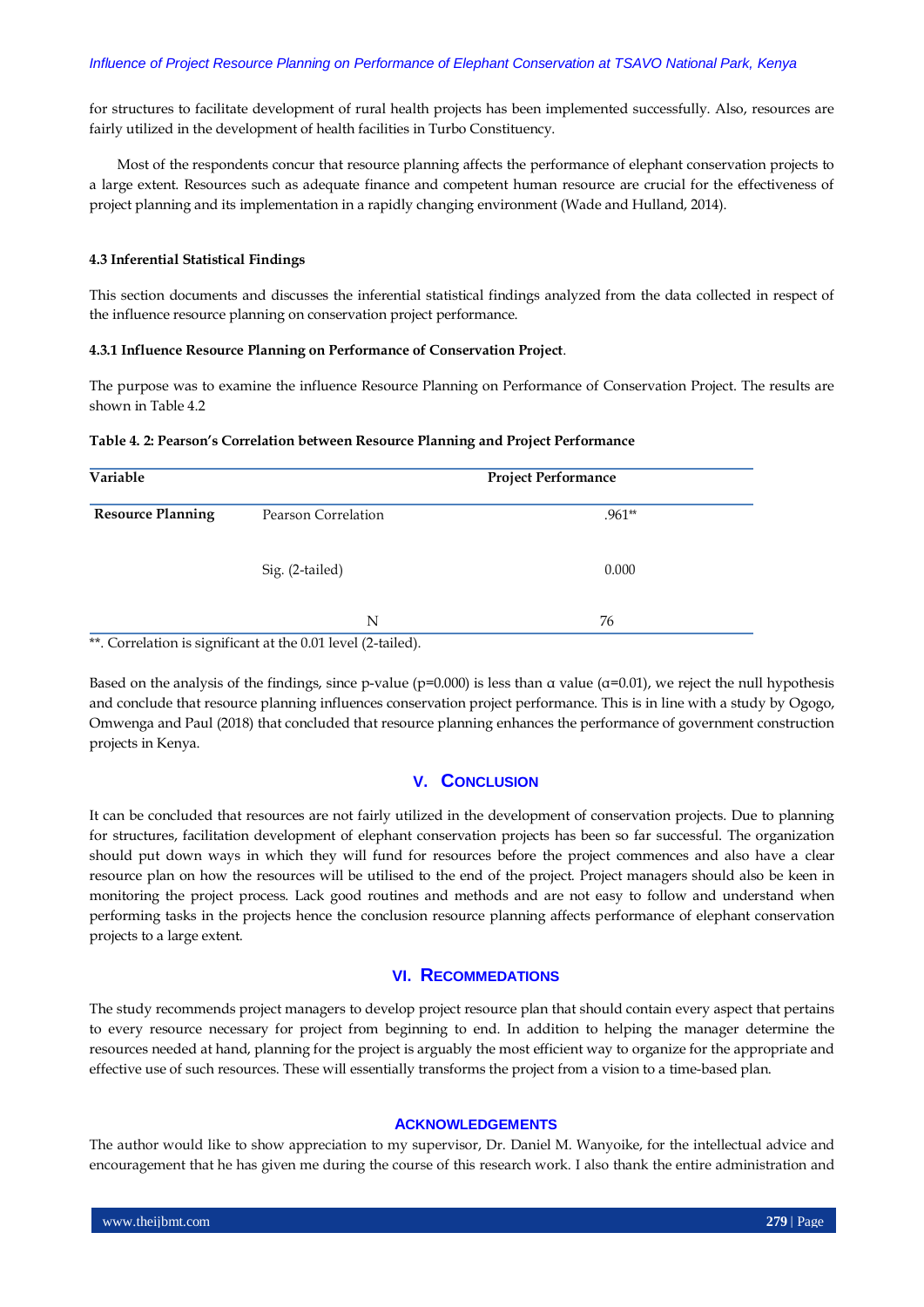management of the JKUAT for their co-operation and support. I am deeply indebted to colleagues whom I consulted in the course of preparing this manuscript.

#### **REFERENCES**

- [1] Idoro, G. I, Influence of Project plans on the outcome of construction projects procured by Design-Build in Nigeria. *Journal of Construction in Developing Countries, 17 (2),* 2012 ,77-99
- [2] Kerzner ,*project management: a systems approach to planning, scheduling, and controlling(* New York: John Willey & Sons,2013)
- [3] Müller, R. & Turner, J.R.,*project-oriented leadership*. (Aldershot, UK: Gower Publishing,2013)
- [4] Chinyio, E.; Olomolaiye, P,*construction stakeholder management, 1st ed*.; (Wiley-Blackwell: London , UK, 2010; pp. 1– 349)
- [5] Murphy, A. & Ledwith, A,Project Management Tools and Techniques in High Tech SMEs in Ireland. In: Department of Manufacturing and Operations Engineering" 2016,*High Technology Small Firms Conference 2016*
- [6] Jabareen, Y,A New Conceptual Framework for Sustainable Development*.,Environment, Development and Sustainability 10*, 2016,179–192
- [7] Du Plessis, C., Action for sustainability: preparing an African plan for sustainable building and construction, *Building Research and Information. 33(5),* 2015 ,401– 415
- [8] KWS ,*tsavo conservation area management plan*.(Nairobi: Kenya Wildlife Service,2013)
- [9] Bailey, P., Farmer, D., Crocker, B., Jessop, D., & Jones, D. , *procurement principles and management*. (England: Pearson Education *Limited,2012)*
- [10] *Standish* Group*, the curious case of the CHAOS report 2009*(Boston, :The Standish Group International, Inc.,2009) *Stewart*t, R ,Life cycle management of information technology projects in construction.*CitReex,*2013
- [11] Mathew, M. Review of BPO. *Journal of Management, 3,* 2011 ,26-30.
- [12] Yang, L. R., Huang, C. H., & Wu, K. S,. The association among project manager's leadership style, teamwork and project success. *International Journal of Project Management, 29(3*), 2011,258- 267
- [13] Belassi, W. & Tukel, O. I. , A new framework for determining critical success/failure factors in projects. *International Journal of Project Management, 14(3),* 2016,141–151
- [14] Carson, P. Top Management Support and Project Implementation. Project Management Review, 33 (26),2017, 77- 79
- [15] Lim, C., S., & Mohamed, M., Z., Criteria of project success: an exploratory reexamination. International. Project organization: Exploring its adaptation properties. *International Journal of Project Management. 26 (1*), 2013,13-20.
- [16] De Wit, A , Measurement of project success. *International Journal of Project Management, 6,2018* ,164-170. 62
- [17] Pfeffer, J., & Salancik, G. R.,*the external control of organizations: a resource dependence perspective*. (California: Stanford University Press,2013).
- [18] Frawley, T. & Fahy, J., Revisiting the First-Mover Advantage Theory: A Resource-Based Perspective. *Irish Journal of Management, 27 (1),*2016, 273- 295.
- [19] John, W, *effects of resource allocation policies for reducing project durations systems modelling approach*. (Princeton, New Jersy, USA,2017)
- [20] Baoding Liu, *Uncertainty theory* ,( Berlin, Heidelberg :Springer,2010)
- [21] Chapman, C. B. & Ward, S.C. , *project risk management: process, techniques, and insights.2nd edition*. (Chichester: John Wiley and Sons. England,2013)
- [22] Perminova-Harikoski, Olga & Gustafsson, Magnus & Wikström, Kim. ,Defining Uncertainty in Projects A New Perspective. *International Journal of Project Management. 26*. ,2012,73-79.